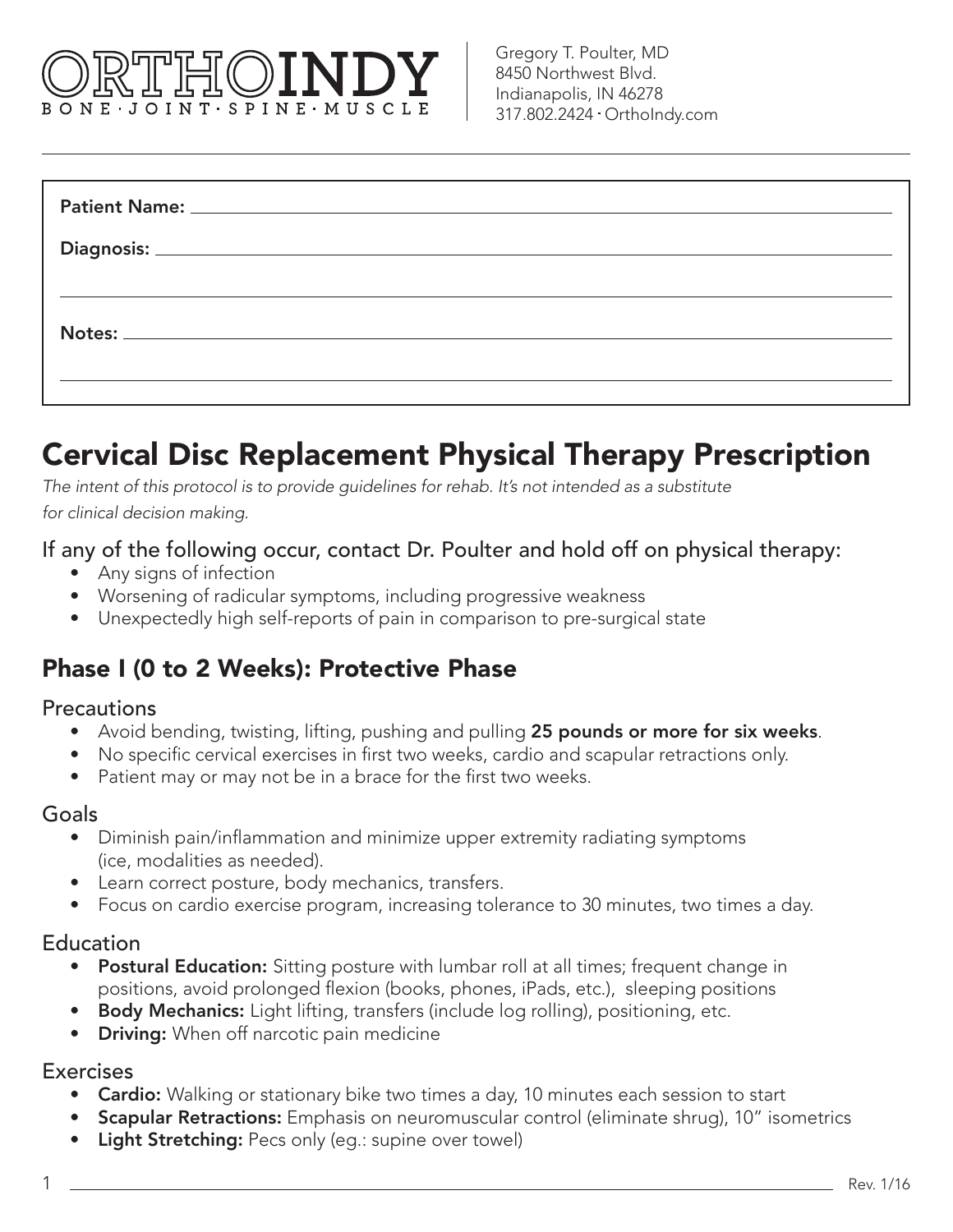# Phase II (2 to 6 Weeks): Strengthening Phase

#### Therapy

• Starting at week two, two to three times per week, four or more times a week

#### **Precautions**

- Keep spine in neutral and good posture for strengthening with a focus on proper neuromuscular control.
- Lifting, pushing and pulling less than 25 pounds until six weeks.
- Gentle active range of motion only (no passive stretching nor aggressive range of motion).
- No extension active range of motion until four weeks.

#### Goals

- Patient to have proper neuromuscular control and posture with stabilization and strength exercises
- Initiate light strengthening and progress to independent with long term home exercise program
- Release soft tissue restrictions/muscle spasm/scar
- Body mechanics review
- Increase aerobic endurance to 30 minutes

#### **Flexibility**

- Cervical Active Range of Motion: Emphasis on retractions, gentle range of motion only
- **Stretching:** Pecs, thoracic extensions
- Neural Mobilization: Performed as needed, gentle with caution not to flare up nerve roots

### Manual Therapy

• Sound assisted soft tissue mobilization for restriction and spasm

# **Strength**

*Only initiate these once patient can complete Phase I exercises. Then begin with light resistance and slowly*  progress. Emphasize good posture and correct muscle firing of scapula stabilizers during each exercise. *(This is not a complete list.)*

- Postural/Scapula Strengthening
	- Scapular retractions first (emphasis on neuromuscular control-eliminate shrug)
	- Prone scapula strengthening
	- Theraband rows, extensions, external rotation, horizontal abductions, etc.
	- Transverse abdominis isometrics first, then progression
	- Machine rows, lateral pull down (keep bar in front of the head), free motion machine, etc.

#### • Cervical Postural Strengthening

- Deep Cervical Flexors: Emphasis on correct neuromuscular control, 10" isometrics to start
- Prone on elbows, quadruped, modified plank position with 10" retraction isometrics
- Swiss Ball: Seated, quadruped stabilization exercises
- Seated retractions against Theraband
- Cervical isometrics (if needed)

## Cardio

- Should be continued to be done daily working up to at least 30 minutes per day (emphasis on walking or stationary bike to start).
- Time frames may vary per patient, consult with Dr. Poulter if you have questions (eg.: an avid cyclist with proper bike fit might start sooner).
- Emphasize correct form and equipment setup (eq.: elliptical, bike, walking terrain, etc.).
- When initiating running and sports listed on the following page, slowly increase in the six to eight week time frame.